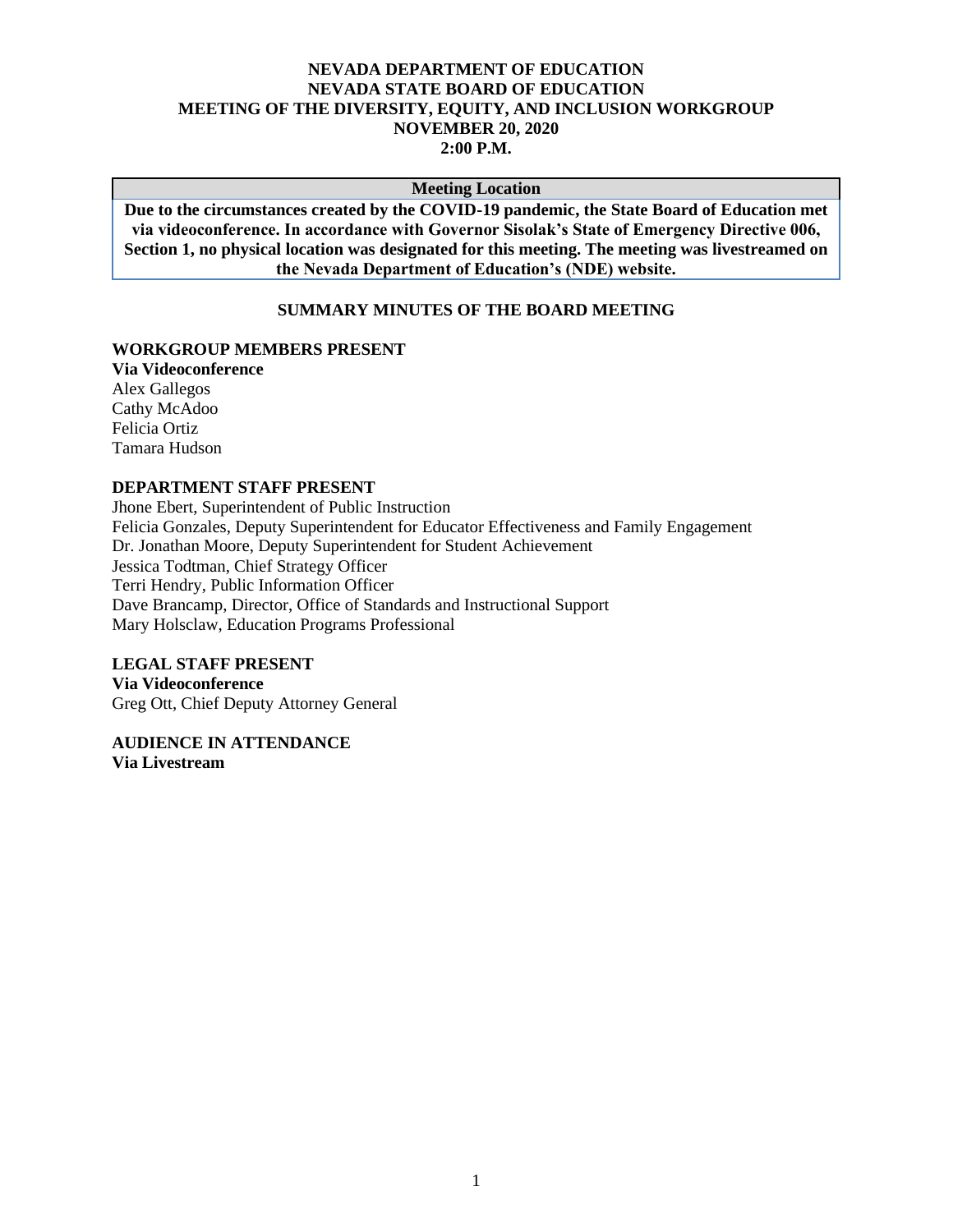# **1: CALL TO ORDER; ROLL CALL; PLEDGE OF ALLEGIANCE**

Meeting called to order at 2:02 P.M. by Chair Tamara Hudson. Quorum was established. Chair Hudson led the Pledge of Allegiance.

# **2: PUBLIC COMMENT #1**

No public comment.

# **3: APPROVAL OF THE OCTOBER 15, 2020 DIVERSITY, EQUITY, AND INCLUSION WORKGROUP MINUTES**

# **Member Felicia Ortiz moved to approve the minutes of the October 15, 2020 meeting of the Diversity, Equity, and Inclusion Workgroup. Member Alex Gallegos seconded. Motion passed.**

# **4: CHAIR'S REPORT**

Chair Hudson provided an update on the work of the Governor's COVID-19 Task Force and ConnectingKidsNV. At the time of her report, 3,077 students in Clark County had an expressed need for internet connectivity, and 1,732 for a device. The Family Support Center is working to knock on doors and track student attendance to determine that all students have successfully connected. The Family Support Center was scheduled to close mid-November but expanded its operation through December 11<sup>th</sup> to continue to meet the needs of students and families. Clark, Lyon, and Mineral County School Districts as well as the State Public Charter School Authority have reported outstanding need for connectivity and devices among their students. They are continuing to work with the Department and the Governor's Office of Science, Innovation, and Technology to meet the needs of every student.

Chair Hudson noted that an update on action items from Workgroup Members would be added as a regular item in her report to check in on progress and monitor the goals of the Workgroup as a platform to further diversity, equity, and inclusion leadership.

For her personal report on advancing diversity, equity, and inclusion, Chair Hudson noted that she has been reaching out and collaborating with special education teachers regarding how special education students are struggling under workloads and how they can innovate to best support students through distance learning. She has also physically gone to her students' homes to assist them in connecting to classes and providing wellness connections.

# **5: SUPERINTENDENT'S REPORT**

Superintendent Jhone Ebert provided her update under agenda item 7.

# **6: INFORMATION AND DISCUSSION REGARDING THE STATEWIDE COMPETENCY BASED EDUCATION PILOT FROM ASSEMBLY BILL 110 (2017)**

Dave Brancamp, Director, Office of Standards and Instructional Support and Mary Holsclaw, Educational Programs Professional, Office of Standards and Instructional Support conducted a PowerPoint presentation regarding [Competency-Based Education](http://www.doe.nv.gov/uploadedFiles/ndedoenvgov/content/Boards_Commissions_Councils/State_Board_of_Education/2020/November/CBENetworkPilot.pdf) (CBE).

Member Ortiz asked how students and families became aware of the CBE pilot program. Ms. Holsclaw responded that for Churchill County School District, a handbook on the program was provided; Cheyenne High School included the information in a newsletter. Member Ortiz asked if information about the program was offered in English and Spanish; Ms. Holsclaw responded that she would check with the administrators of the programs. Member Ortiz asked why the program was done with only math and English language arts, and not additional courses. Ms. Holsclaw responded that the focus was to work through core content areas.

Member Ortiz expressed concern that, without additional guardrails, the CBE program will become geared towards Gifted and Talented or highly proficient students – students who will also improve the rating of the school – and not be targeted towards other students who may benefit from the program. Responding to Member Ortiz, Ms. Holsclaw noted that materials developed by CBE programs, once verified to align with standards, are shareable across the State. Member Ortiz asked why a consultant was hired to develop Critical Concepts and Proficiency Scales for content areas, as it seemed that well-trained teachers would be able to evaluate proficiency. Dr. Jonathan Moore, Deputy Superintendent for Student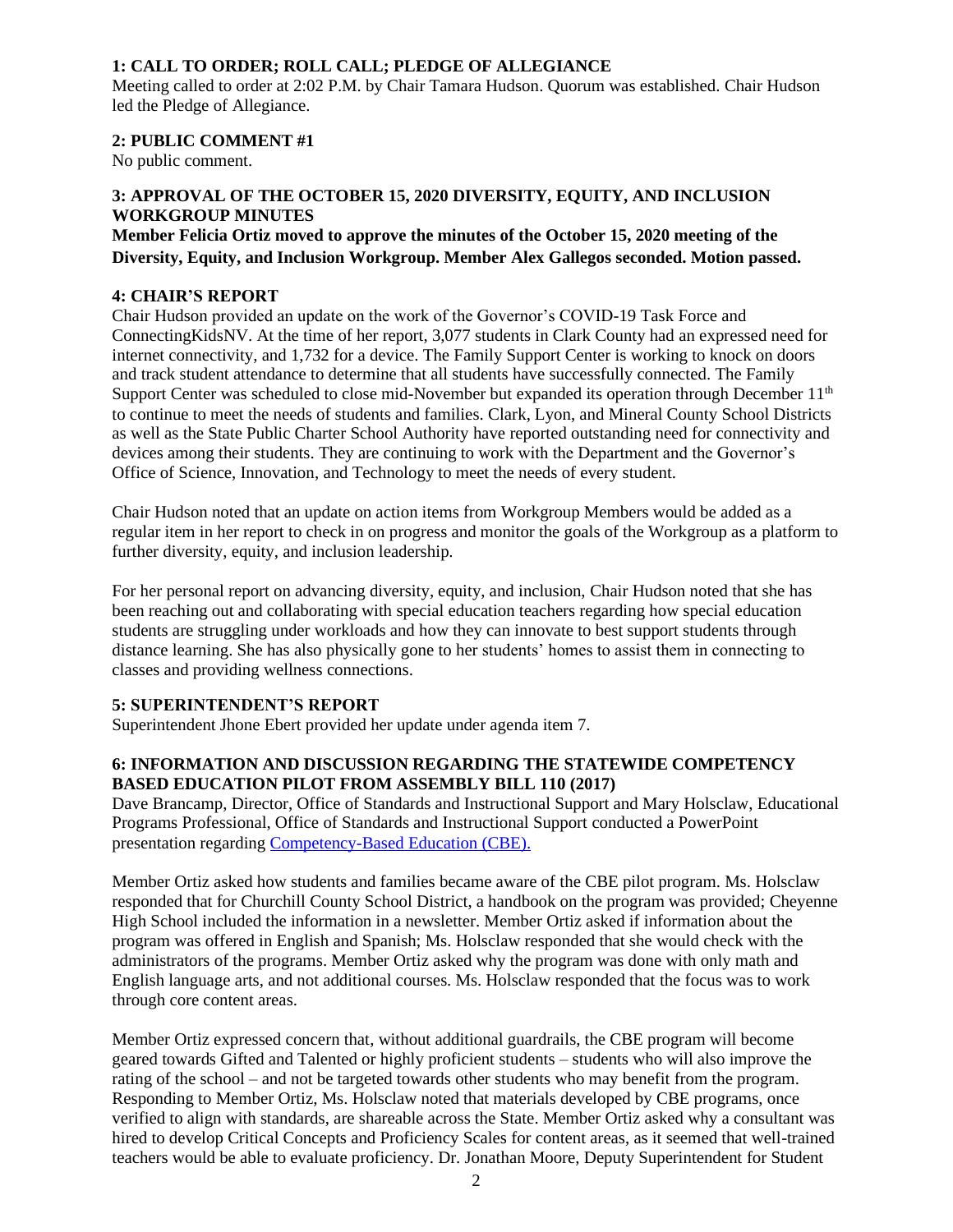Achievement, clarified that competency-based instruction means that to determine the skills or knowledge a student, you assess them; to gain an accurate picture of that, you need to determine where they fall on a proficiency scale. To determine whether a group of students is ready to proceed, consistency is needed across assessments and how assessments are viewed to determine competency.

Member Ortiz confirmed that the Department has been working with the pilot programs to capture their work product for eventual sharing out across the State. Superintendent Ebert noted her support for contracts being drafted so that work product may be shared out and/or reused after the contract has concluded, and it is not made privileged information.

Responding to Member Ortiz, Director Brancamp clarified that the Blue Ribbon Commission for a Globally Prepared Nevada is reviewing and addressing policies which may be in statute and serving as a barrier to innovative programming. Member Ortiz asked if there was a potential for funding CBE. Superintendent Ebert responded that there will be a request for funding in future, but it is not yet clear how the pilot programs would be scaled and how much funding would be needed.

Member Gallegos asked if feedback was being received from students and educators participating in the pilot programs, and if it would be possible to have testimony from students participating in the programs during distance learning.

# **7: INFORMATION AND DISCUSSION REGARDING THE NEVADA DEPARTMENT OF EDUCATION'S WORK WITH THE NATIONAL EQUITY PROJECT**

Superintendent Ebert provided an update regarding the diversity, equity, and inclusion survey disseminated to Department staff. It was a voluntary survey of 19 questions, all of which included "prefer not to answer" or "does not apply" options. Of the 100 staff who responded, 64% were female, 31% male, and 5% identified as non-binary, self-identification, or prefer not to answer. Fifteen percent of respondents identified as having a disability and 16% as veterans. Thirty-six percent of staff who responded to the survey are Spanish speakers, with an additional 10% of staff speaking another world language with fluency. Inclusive of Spanish and English, twelve languages are represented and spoken with fluency among the NDE respondents. Member Ortiz asked for n-sizes for the data be included.

Moving to race and ethnicity data, Superintendent Ebert noted that the Department worked to keep the framing of the questions in alignment with national norms and provided broad categories for identification, while acknowledging that these could be disaggregated into much more specific categories.

Of the respondents,

- 10.8% identified as African American/Black;
- 4% identified as Asian:
- 76.5% identified as Caucasian:
- 4% identified as Native American Indian;
- 1% identified as Native Hawaiian or Pacific Islander;
- 11% percent of respondents identified as Hispanic or Latinx; and
- 9% identified as Other, which included self-identification, none of the above, and prefer not to answer responses.

On age, respondents reported as follows:

- 35% between the ages of 31-45;
- 35% between the ages of 46-55;
- 22% between the ages of 56-70; and
- 3% between the ages of 19-30.

On highest level of education, respondents reported as follows:

- 51% held a master's degree;
- 15% a doctoral degree;
- 11% a bachelor's degree;